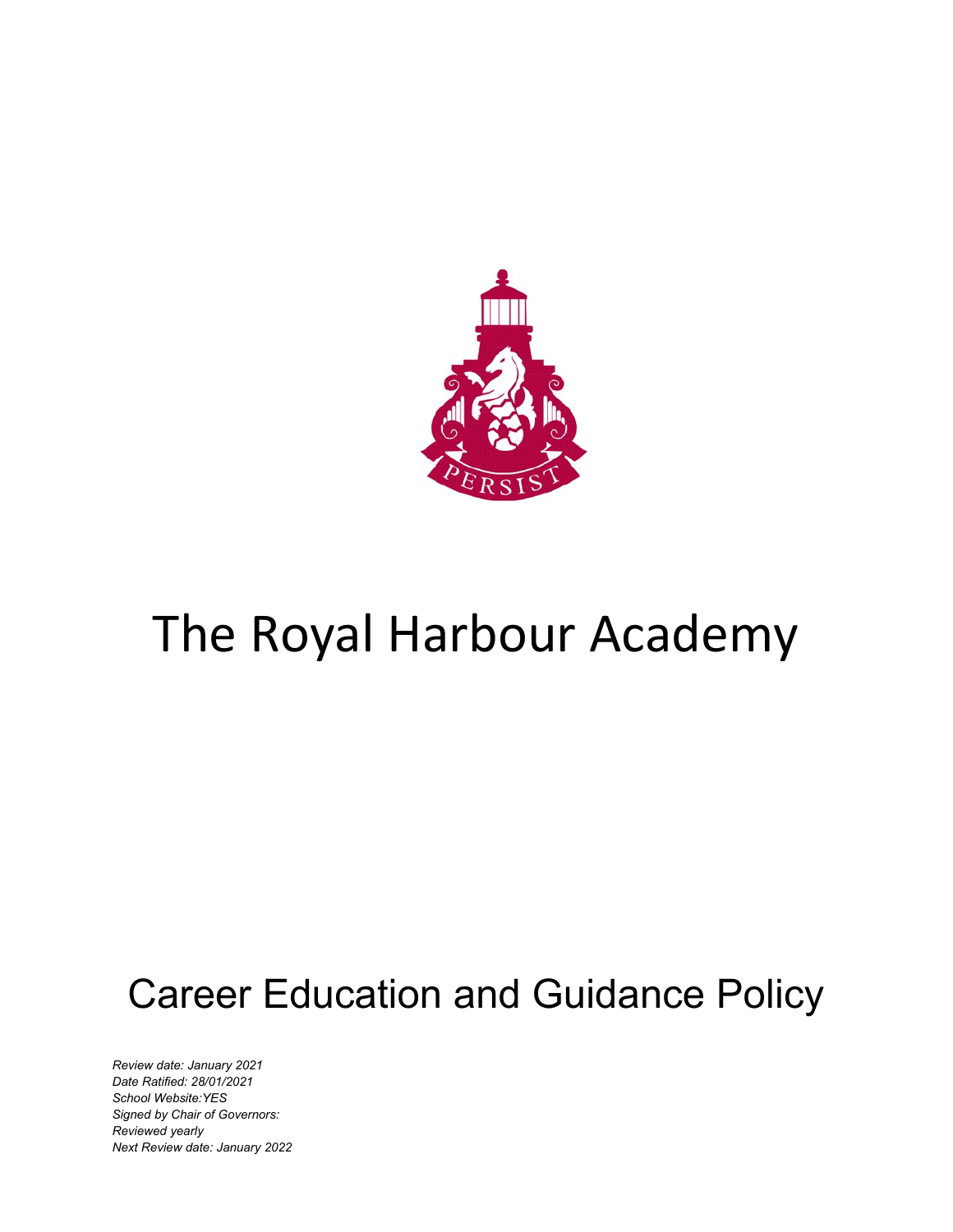#### **Vision, Values and Aims**

This policy is underpinned by our long-term vision and core value, that every student at The Royal Harbour Academy has the opportunity to be a global citizen. It is important to us at The Royal Harbour Academy to give our students the support and guidance they need in planning their future. As part of the Coastal Academies Trust we strive to deliver a consistent and inspiring C.E.I.A.G programme, to ensure our students are prepared and confident with the transition into the working world. We work with many agencies to give students a broad insight into the many careers that are available for them to discover.

We are committed to implementing a careers programme that is progressive and that builds on skills learnt throughout their time in school. Our programme is designed to use local and national data about employment and recruitment and is designed to give students the skills and knowledge to have a long and successful career.

### **Aims**

The Royal Harbour Academy's Careers Education and Guidance policy has the following objectives in line with the Gatsby Eight Benchmarks for Careers Excellence when delivering the careers programme in school:

- To plan and provide a stable careers programme for our learners
- To expose students to relevant labour market information (LMI)
- To address the needs of all students
- To link curriculum learning to careers
- To provide opportunities for student to encounter employers and employees
- To support students to obtain work experience placements at year 10 and 12
- To provide opportunities for students to encounter further and higher education
- To provide personal guidance to students on careers education

### **Statutory Requirements and Expectations**

The school is highly committed to fulfilling its statutory duties by ensuring that the provisions implemented meet the Gatsby Foundation's benchmarks of "Good Careers Guidance" by the end of 2020.

| 1.A stable careers | Every school and college should have an embedded   | Every school should have a stable,          |
|--------------------|----------------------------------------------------|---------------------------------------------|
| programme          | programme of career education and guidance that is | I structured careers programme that has the |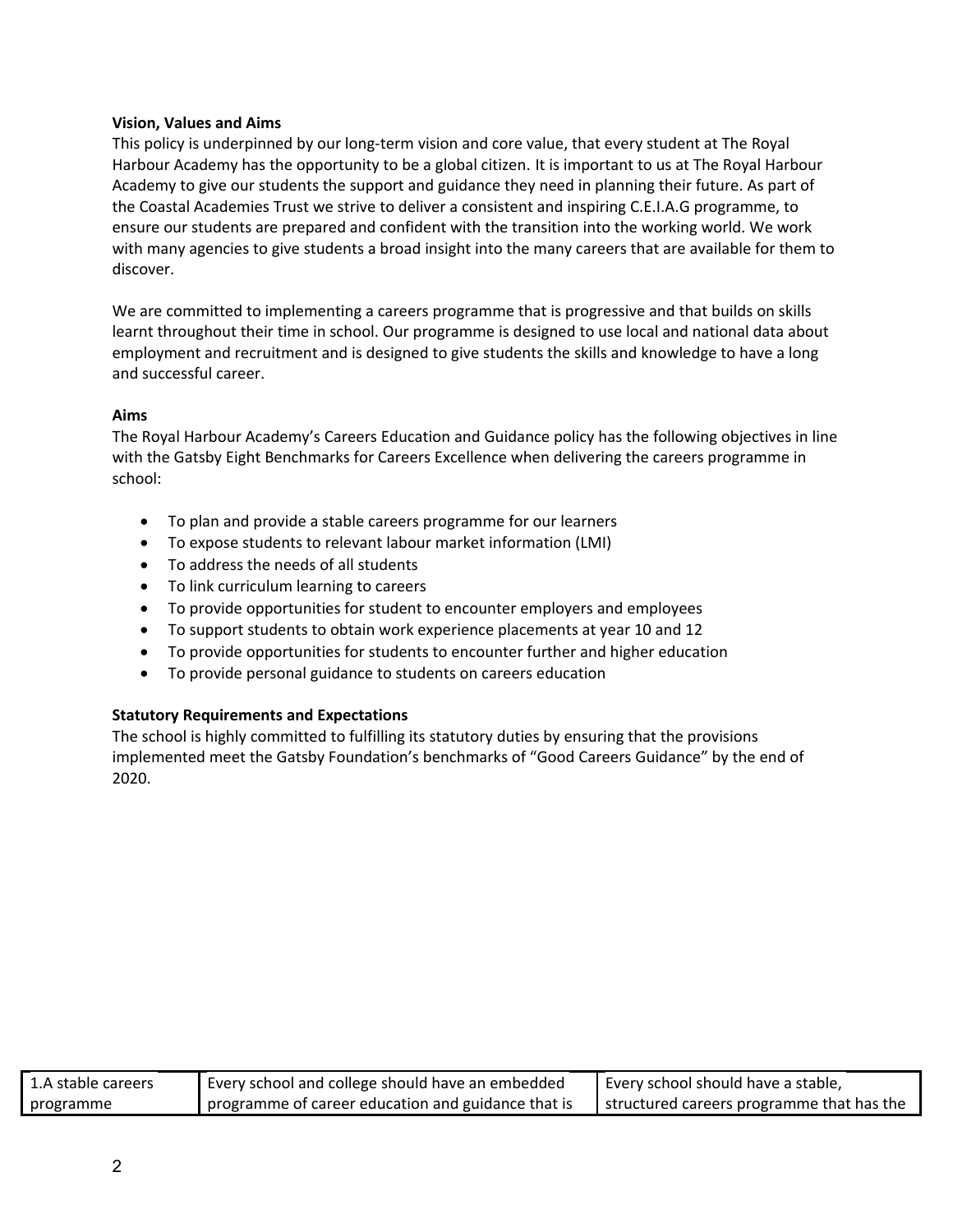|                                                             | known and understood by students, parents and<br>carers, teachers, governors and employers.                                                                                                                                                                                      | explicit backing of the senior management<br>team, and has an identified and<br>appropriately trained person responsible<br>for it. The careers programme should be<br>published on the school's website in a way<br>that enables students, parents and carers,<br>teachers and employers to access and<br>understand it. The programme should be<br>regularly evaluated with feedback from<br>students, parents and carers, teachers and<br>employers as part of the evaluation<br>process. |
|-------------------------------------------------------------|----------------------------------------------------------------------------------------------------------------------------------------------------------------------------------------------------------------------------------------------------------------------------------|----------------------------------------------------------------------------------------------------------------------------------------------------------------------------------------------------------------------------------------------------------------------------------------------------------------------------------------------------------------------------------------------------------------------------------------------------------------------------------------------|
| 2. Learning from career<br>and labour market<br>information | Every student, and their parents and carers, should<br>have access to good quality information about future<br>study options and labour market opportunities. They<br>will need the support of an informed adviser to make<br>best use of available information.                 | By the age of 14, all students should have<br>accessed and used information about<br>career paths and the labour market to<br>inform their own decisions on study<br>options. Parents and carers should be<br>encouraged to access and use information<br>about labour markets and future study<br>options to inform their support to their<br>children.                                                                                                                                     |
| 3.Addressing the<br>needs of each student                   | Students have different career guidance needs at<br>different stages. Opportunities for advice and support<br>need to be tailored to the needs of each student. A<br>school's careers programme should embed equality<br>and diversity considerations throughout                 | A school's careers programme should<br>actively seek to challenge stereotypical<br>thinking and raise aspirations. Schools<br>should keep systematic records of the<br>individual advice given to each student, and<br>subsequent agreed decisions. All students<br>should have access to these records to<br>support their career development. Schools<br>should collect and maintain accurate data<br>for each student on their education,<br>training or employment destinations          |
| 4. Linking curriculum<br>learning to careers                | All teachers should link curriculum learning with<br>careers. STEM subject teachers should highlight the<br>relevance of STEM subjects for a wide range of future<br>career paths.                                                                                               | By the age of 14, every student should have<br>had the opportunity to learn how the<br>different STEM subjects help people to gain<br>entry to, and be more effective workers<br>within, a wide range of careers.                                                                                                                                                                                                                                                                            |
| 5. Encounters with<br>employers and<br>employees            | Every student should have multiple opportunities to<br>learn from employers about work, employment and<br>the skills that are valued in the workplace. This can be<br>through a range of enrichment activities including<br>visiting speakers, mentoring and enterprise schemes. | Every year, from the age of 11, students<br>should participate in at least one<br>meaningful encounter* with an employer.<br>*A 'meaningful encounter' is one in which<br>the student has an opportunity to learn<br>about what work is like or what it takes to<br>be successful in the workplace.                                                                                                                                                                                          |
| 6. Experiences of<br>workplaces                             | Every student should have first-hand experiences of<br>the workplace through work visits, work shadowing<br>and/or work experience to help their exploration of                                                                                                                  | By the age of 16, every student should have<br>had at least one experience of a workplace,<br>additional to any part-time jobs they may                                                                                                                                                                                                                                                                                                                                                      |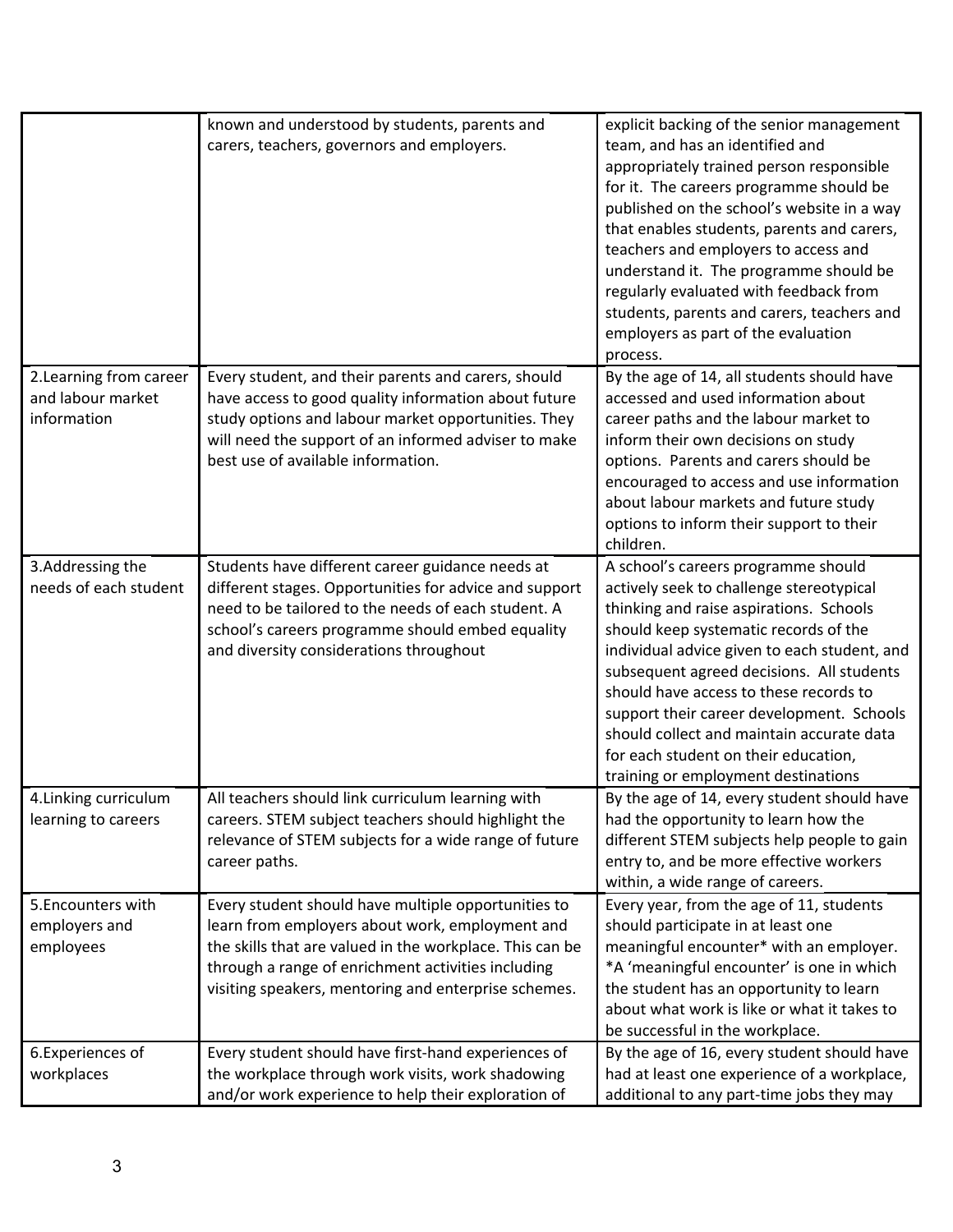|                                                       | career opportunities, and expand their networks                                                                                                                                                                                                                                                               | have. By the age of 18, every studentl<br>should have had one further such<br>experience, additional to any part-time jobs<br>they may have.                                                                                                                                                                                                                                                                                                                                                                                                                                                                             |
|-------------------------------------------------------|---------------------------------------------------------------------------------------------------------------------------------------------------------------------------------------------------------------------------------------------------------------------------------------------------------------|--------------------------------------------------------------------------------------------------------------------------------------------------------------------------------------------------------------------------------------------------------------------------------------------------------------------------------------------------------------------------------------------------------------------------------------------------------------------------------------------------------------------------------------------------------------------------------------------------------------------------|
| 7. Encounters with<br>further and higher<br>education | All students should understand the full range of<br>learning opportunities that are available to them. This<br>includes both academic and vocational routes and<br>learning in schools, colleges, universities and in the<br>workplace.                                                                       | By the age of 16, every student should have<br>had a meaningful encounter* with<br>providers of the full range of learning<br>opportunities, including sixth forms,<br>colleges, universities and apprenticeship<br>providers. This should include the<br>opportunity to meet both staff and<br>students. By the age of 18, all students<br>who are considering applying for university<br>should have had at least two visits to<br>universities to meet staff and students.<br>*A 'meaningful encounter' is one in which<br>the student has an opportunity to explore<br>what it is like to learn in that environment. |
| 8. Personal guidance                                  | Every student should have opportunities for guidance<br>interviews with a career adviser, who could be<br>internal (a member of school staff) or external,<br>provided they are trained to an appropriate level.<br>These should be available whenever significant study<br>or career choices are being made. | Every student should have at least one such<br>interview by the age of 16, and the<br>opportunity for a further interview by the<br>age of 18.                                                                                                                                                                                                                                                                                                                                                                                                                                                                           |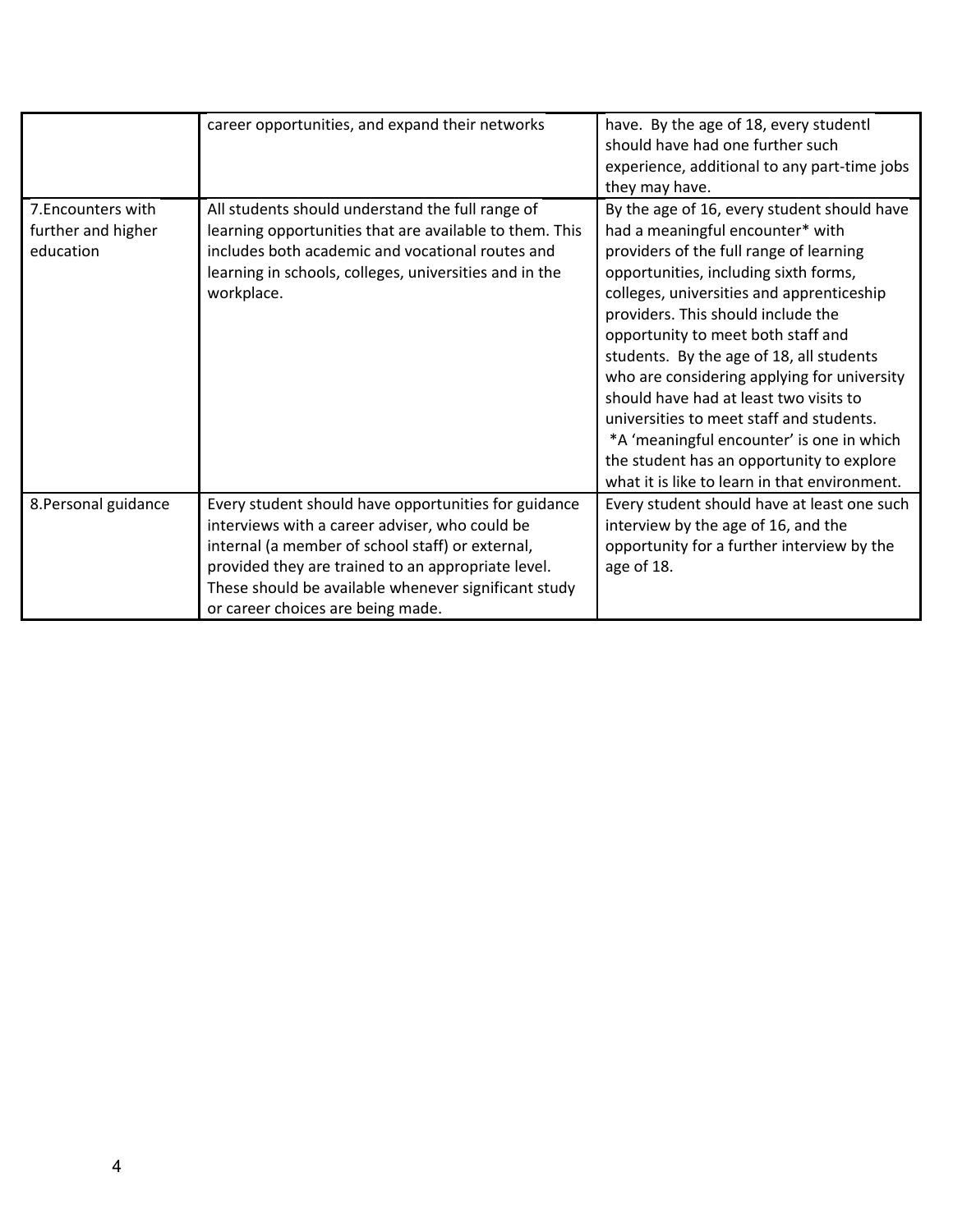### **Learner Entitlement**

Every student at The Royal Harbour Academy is entitled to high quality career education and guidance as part of their overall education which shall be achieved through the following programme of events, the content of these events changes.

# **Year 7**

Weekly careers session within the tutor programme A careers fair where they are able to have multiple meaningful encounters with local employers Three careers days that look at careers within a specific subject A minimum of one additional guest speaker

### **Year 8**

Weekly careers session within the tutor programme A careers fair where they are able to have multiple meaningful encounters with local employers Three careers days that look at careers within a specific subject A minimum of one additional guest speaker

# **Year 9**

Weekly careers session within the tutor programme A careers fair where they are able to have multiple meaningful encounters with local employers Three careers days that look at careers within a specific subject A minimum of one additional guest speaker Support from a careers advisor for choosing GCSE subjects Assemblies tailored to careers progression

### **Year 10**

Weekly careers session within the tutor programme A careers fair where they are able to have multiple meaningful encounters with local employers Three careers days that look at careers within a specific subject A minimum of one additional guest speaker Assemblies tailored to careers progression

### **Year 11**

Weekly careers session within the tutor programme A careers fair where they are able to have multiple meaningful encounters with local employers Three careers days that look at careers within a specific subject A minimum of one additional guest speaker 1-1 assistance with application writing Assemblies focussed on careers and support Unbiased guidance at Raising Achievement meetings

### **Sixth Form**

Partnership with local universities; Kent and CCCU. Various outreach activities and engagement such as Kent's Succeed Programme Skills for success workshops delivered through IB core VESPA activities delivered through IB core 1 to 1 mentoring within tutor WEX within courses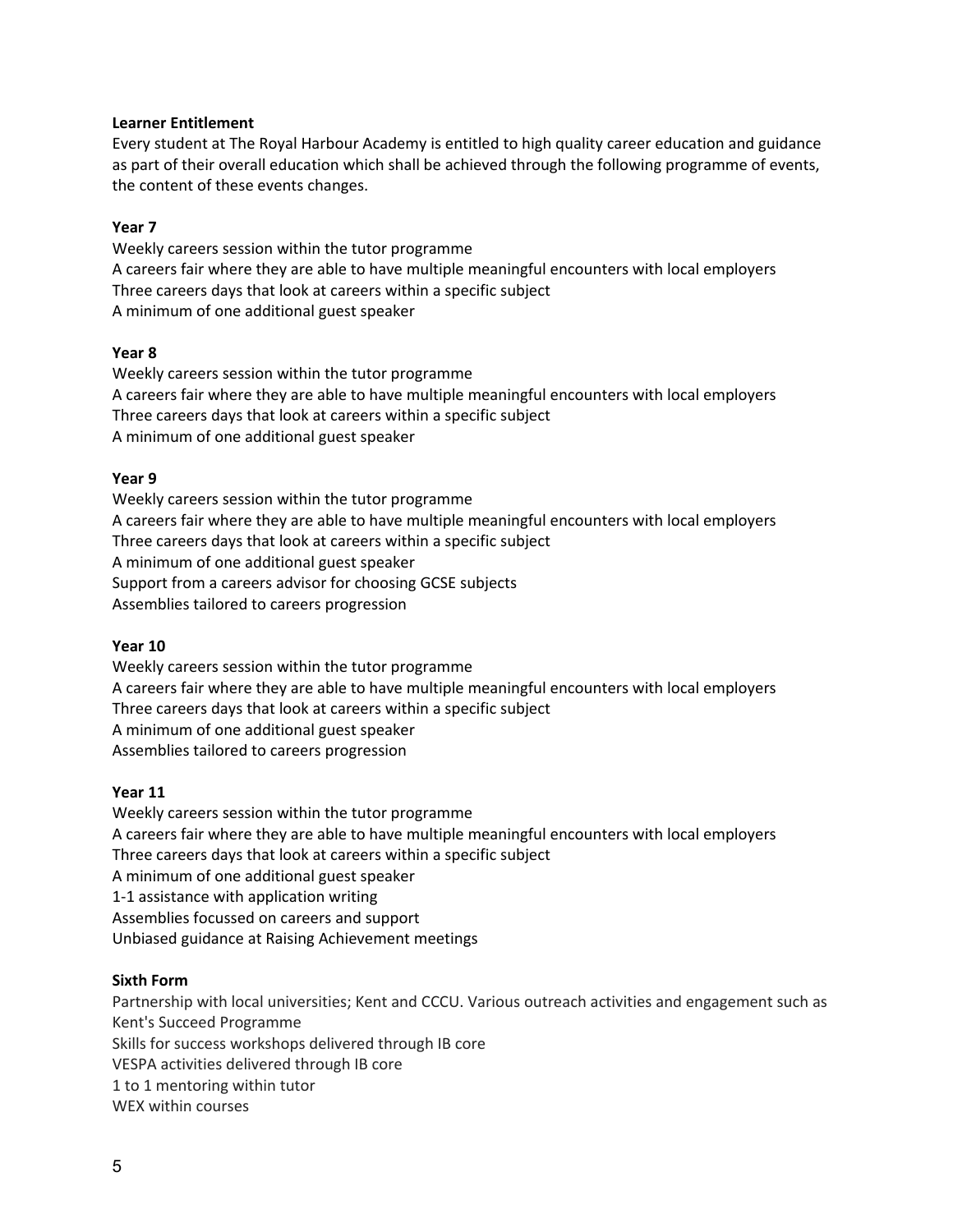NCS links Undertake bespoke programmes of activity through links with KMPF Links with local businesses at The Marlowe Innovation Centre. Careers days led organised and delivered by EBP Careers focus within tutorial and assemblies.

#### **SEN**

Those students with additional needs are given additional guidance and support to the activities above. Students with an EHCP are given three hours of additional support from a professional and qualified careers advisor throughout their school career.

#### **Management and Delivery**

We recognise the importance of putting in place effective arrangements for the management and delivery of the programme, in order to achieve this we have a designated Careers Leader (Mr S Wall) who works closely with multiple practitioners and staff at The Royal Harbour Academy. The programme is delivered in collaboration and consultation with a multitude of professionals. Each subject within the curriculum must include careers within their department improvement plans and this is supported and reviewed by the senior leadership team.

Delivery of the schools career programme is the responsibility of all members of staff and staff are reminded of their responsibility to deliver support and guidance.

#### **Roles and Responsibilities**

Careers Leader - Plan, coordinate and evaluate the careers programme. Plan and implement work experience for Y10 students and assist with work shadowing in Years 12 and13.

Head of Sixth Form - Plan, coordinate and evaluate the careers programme for sixth form. Plan and implement work shadowing in Year 12 and 13.

Form Tutors - Deliver weekly careers sessions, deliver support and guidance in line with need and when requested by Careers Lead.

Subject Leads - Create and develop subject specific content for delivery. Deliver support and guidance in line with need and when requested by Careers Lead.

Teachers - deliver subject specific content as required by Subject Leads. Deliver support and guidance in line with need and when requested by Careers Lead.

HOY - deliver support and guidance in line with need and when requested by Careers Lead.

#### **Staff Development**

Staff development for the careers programme is through the whole school CPD programme and is identified, planned and coordinated by the Careers Leader and Deputy Headteacher.